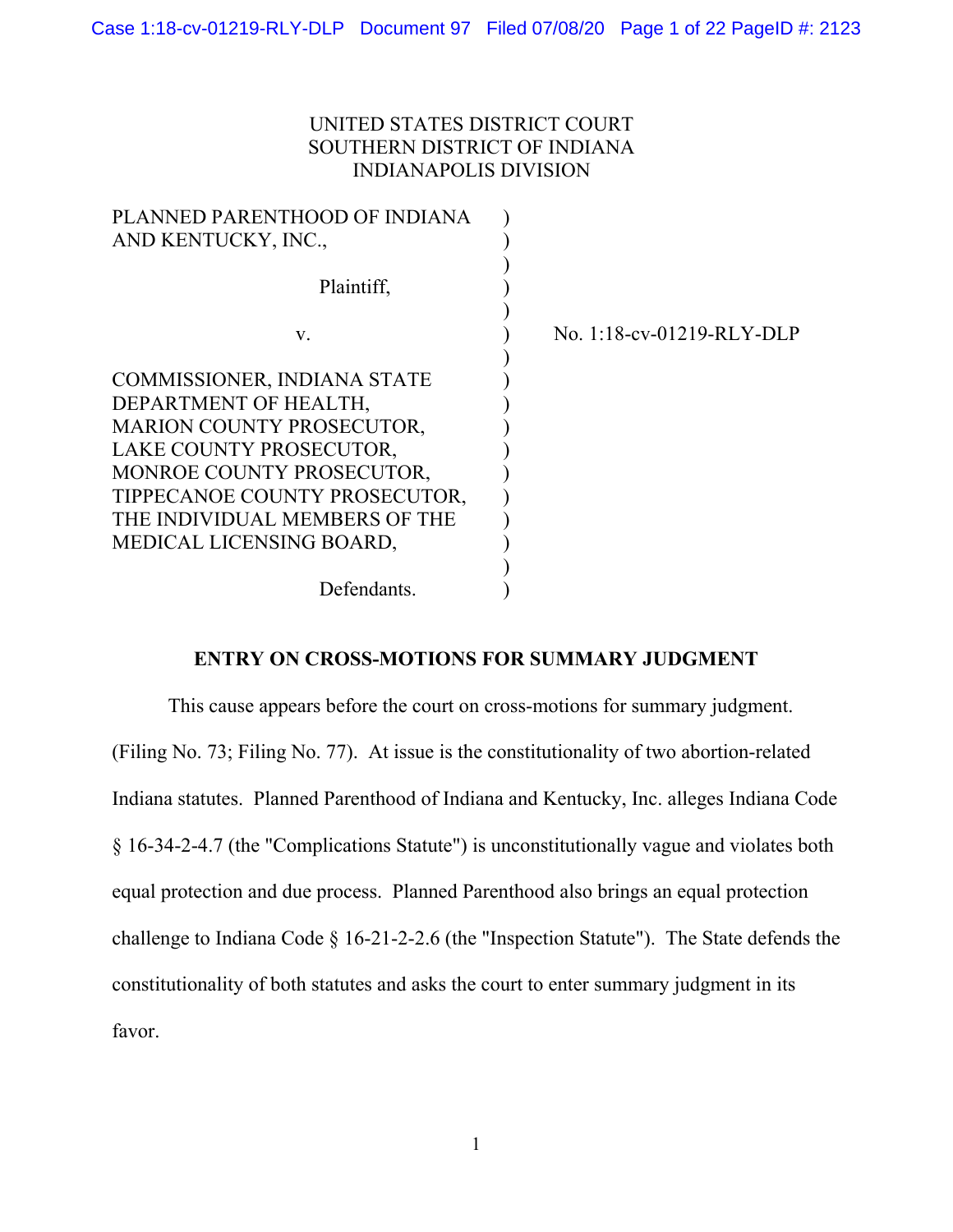For the reasons articulated below, the court concludes the Complications Statute is unconstitutionally vague. Because the Complications Statue is void, the court does not address Planned Parenthood's equal protection and due process challenges. But the court agrees with the State that the Inspection Statute does not violate equal protection. Accordingly, Planned Parenthood's Motion for Summary Judgment is **GRANTED in part** and **DENIED in part,** and the State's Motion for Summary Judgment is

## **GRANTED in part** and **DENIED in part.**

### **I. Factual Background**

Planned Parenthood currently operates 17 health centers in Indiana. (Filing No. 73-2, Declaration of Christine Charbonneau, ¶ 3). Thousands of women, men, and teens receive reproductive health services and comprehensive sex education at these facilities. (*Id.* ¶ 4). Abortion is among the various services offered by Planned Parenthood. Surgical abortions are performed at three health centers in Indiana: Indianapolis, Bloomington, and Merrillville. (*Id.* ¶ 5). Patients undergoing a surgical abortion at one of these Planned Parenthood facilities do not receive general anesthesia, although sedatives may be administered upon request. (*Id.* ¶ 6). After the procedure is completed, the patient is monitored for a period before leaving the clinic. (*Id.*). Non-surgical abortion—also referred to as medication abortion—is available at the same three facilities, as well as another facility located in Lafayette. (*Id.* ¶¶ 7-8). Both surgical and non-surgical abortions are performed by physicians licensed by the Indiana Medical Licensing Board. (*Id.* ¶ 10).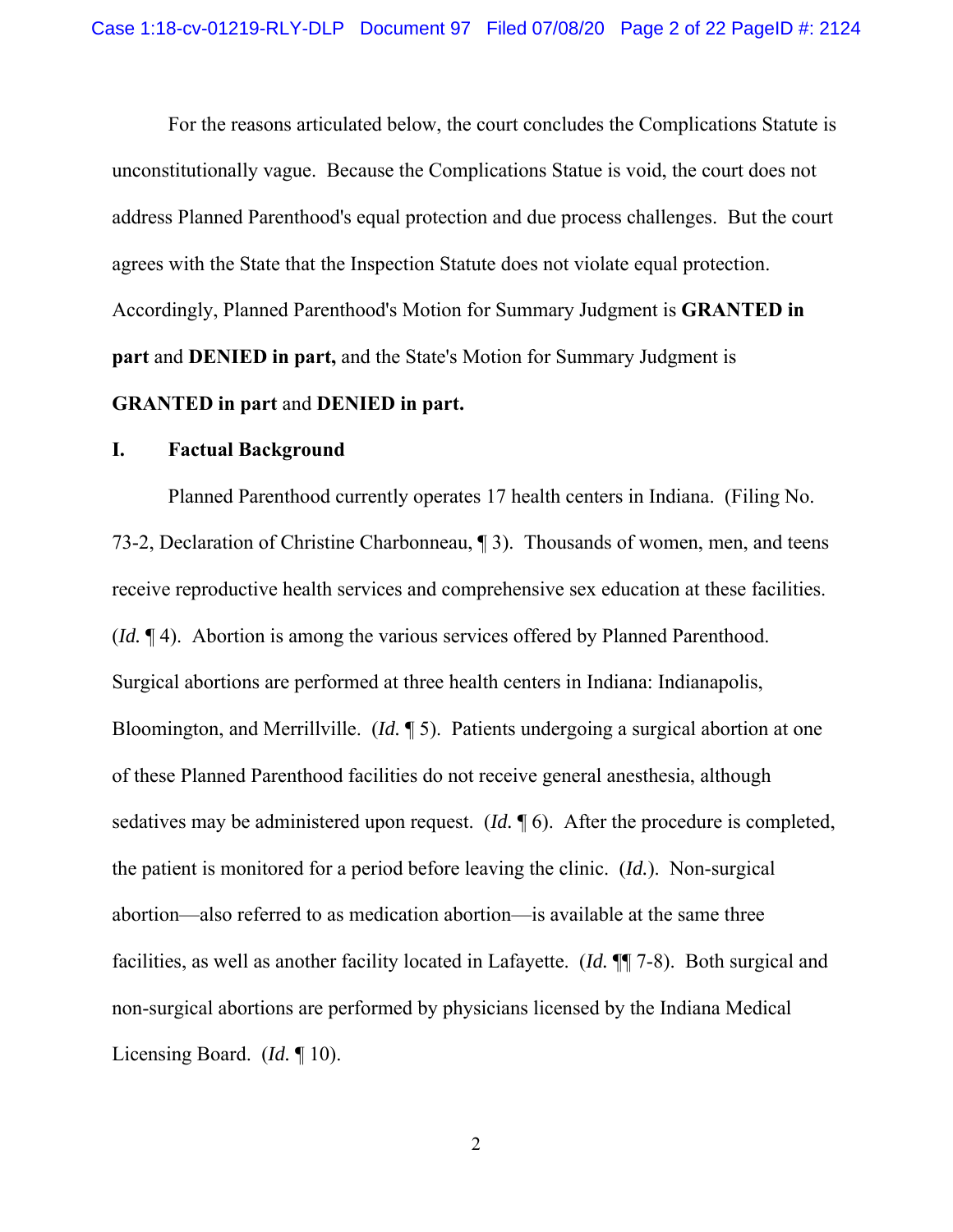Abortion clinics, birthing centers, ambulatory surgical centers, and hospitals must be licensed by the Department of Health, and these licenses are effective for one year. *See* 410 Ind. Admin. Code § 26-2-1(c) (abortion clinics); *Id.* § 27-2-1(b) (birthing centers); *Id.* § 15-2.3-1(a) (ambulatory surgical centers); *Id.* § 15-1.3-1(a) (hospitals). Prior to the issuance of an initial license, these entities must be inspected by the Department of Health. (Filing No. 73-1, Matthew Foster Deposition ("Foster Dep.") at 27). While Indiana law specifies when abortion clinics and birthing centers must undergo subsequent licensing surveys, it does not specify how frequently hospitals and ambulatory surgical centers must be surveyed.<sup>1</sup> (*Id.* at 28). Federal law dictates the minimum frequency of inspections for hospitals and ambulatory surgical centers. (Filing No. 72, Stipulation, ¶ 2). Under federal law, the State must inspect hospitals at least once every five years and ambulatory surgical centers every six years, (Filing No. 72-1, Table of Survey Frequencies and Priorities ("Table") at 71, 74), although in practice, the State inspects hospitals and ambulatory surgical centers on a roughly annual basis.<sup>2</sup> (Foster Dep. at 28).

<sup>&</sup>lt;sup>1</sup> The Department of Health must conduct a licensing inspection of birthing centers at least once every two years. 410 Ind. Admin. Code § 27-3-2. Prior to the passage of the Inspection Statute, abortion clinics were subject to similar inspection requirements. *Id.* § 26-3-2 (superseded by emergency rule, eff. Apr. 10, 2019).

 $2$  From 2013 to mid-October 2018, Indiana hospitals underwent licensing survey inspections once every 15.3 months. (Filing No. 73, Ex. 8, Exhibit Summary Chart Concerning Licensing Inspections). During that same period, ambulatory surgical centers were inspected once every 16.3 months and birthing centers approximately every 24.4 months. (*Id.*). Prior to 2018, the state conducted licensing survey inspections of abortion clinics once every 22 months. (*Id.*). Sometime in 2018, the decision was made to inspect every abortion clinic again, even though they had been inspected the year before. (Foster Dep. at 42-43).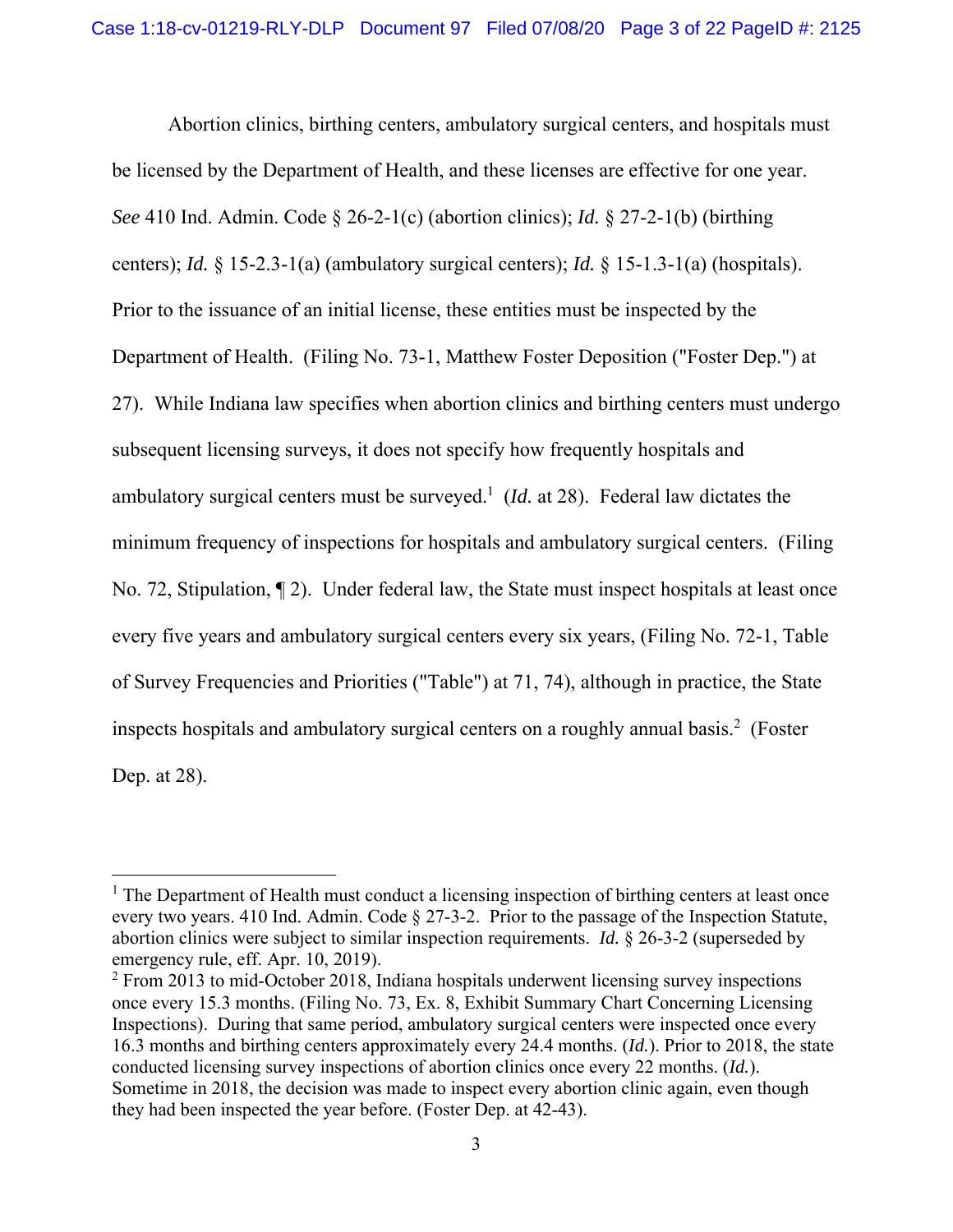Hospitals and ambulatory surgical centers have the option of joining a private accrediting organization which will perform the required federal survey. (*Id.* at 61-63). Under Indiana law, the Health Department must grant licenses to all entities who pass the survey and are members of an accrediting organization. Ind. Code  $\S 16-21-2-13(b)(2)$ . Federal law only requires the State to inspect a 1% targeted sample of member hospitals and 5-10% of ambulatory surgical centers each year. (Table at 70, 74). There is no similar accrediting organization for abortion clinics. (Foster Dep. at 63).

#### **II. Procedural and Statutory Background**

 In 2018, the Indiana General Assembly passed Senate Enrolled Act No. 340, which included the two provisions at issue here. Concerned with what it felt to be insufficient data regarding the safety of abortion procedures, the General Assembly included a provision which required physicians, hospitals, and abortion clinics to report certain "abortion complications." Ind. Code § 16-34-2-4.7 (amended eff. July 1, 2019). Under that section, an abortion complication was defined as "any adverse physical or psychological condition arising from the induction or performance of an abortion." *Id.* The second provision mandated annual inspection of abortion clinics. *Id.* § 16-21-2-2.6.

Planned Parenthood filed a preliminary injunction seeking to enjoin the implementation of the reporting requirement on the grounds that the definition of "abortion complication" was unconstitutionally vague: the definition included—without limitation—"*any* adverse physical or psychological condition arising from the induction or performance of an abortion." *Id.* § 16-34-2-4.7(a) (amended eff. July 1, 2019)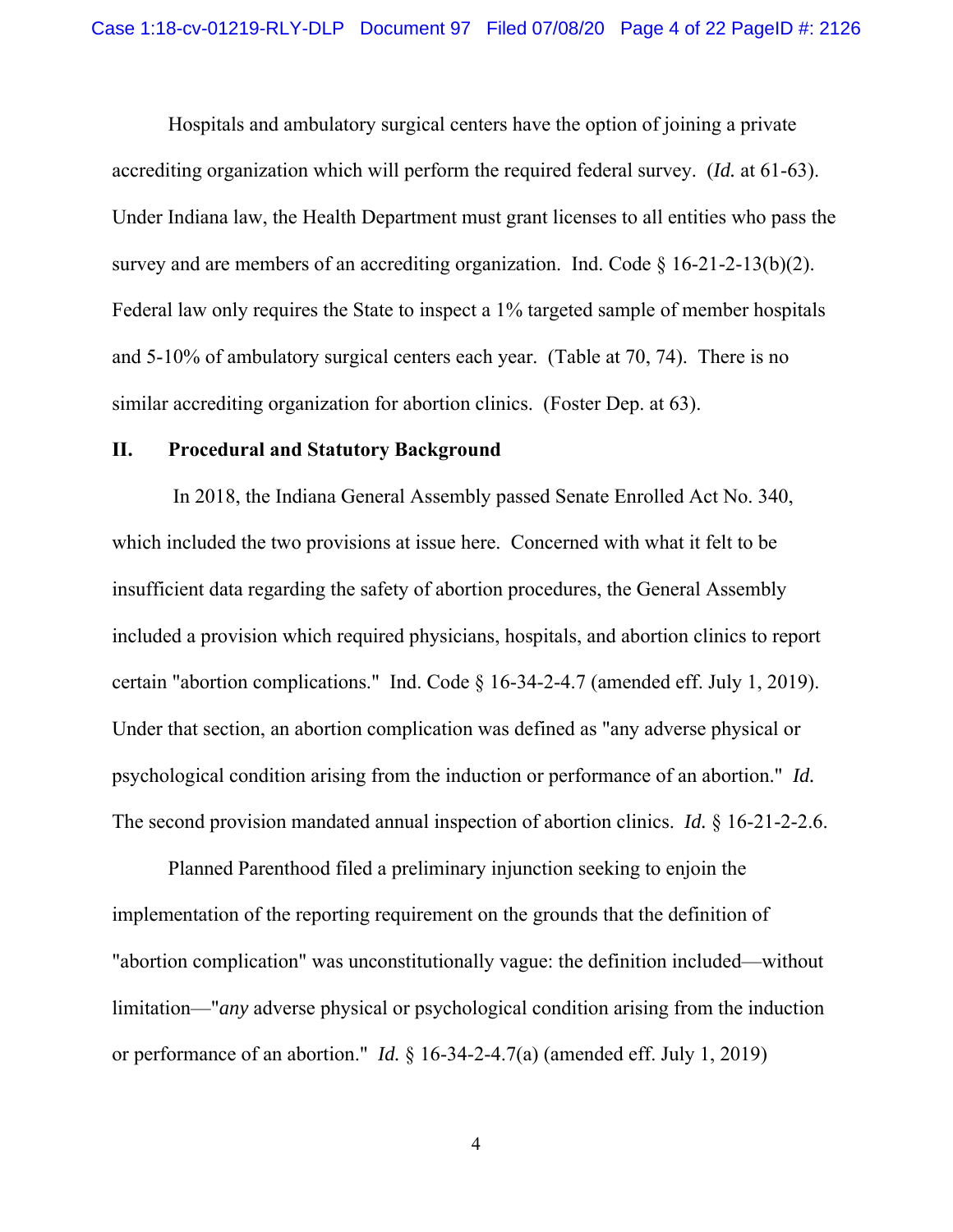(emphasis added). The court agreed and granted the injunction. (Filing No. 30, Findings

of Fact and Conclusions of Law).

In response, the General Assembly enacted House Enrolled Act 1211 in 2019,

which amended the reporting requirement but left the inspection requirement

undisturbed. The Complications Statute now reads:

As used in this section, "abortion complication" means only the following physical or psychological conditions arising from the induction or performance of an abortion:

- (1) Uterine perforation.
- (2) Cervical laceration.
- (3) Infection.
- (4) Vaginal bleeding that qualifies as a Grade 2 or higher adverse event according to the Common Terminology Criteria for Adverse Events (CTCAE).
- (5) Pulmonary embolism.
- (6) Deep vein thrombosis.
- (7) Failure to terminate the pregnancy.
- (8) Incomplete abortion (retained tissue).
- (9) Pelvic inflammatory disease.
- (10) Missed ectopic pregnancy.
- (11) Cardiac arrest.
- (12) Respiratory arrest.
- (13) Renal failure.
- (14) Shock.
- (15) Amniotic fluid embolism.
- (16) Coma.
- (17) Placenta previa in subsequent pregnancies.
- (18) Pre-term delivery in subsequent pregnancies.
- (19) Free fluid in the abdomen.
- (20) Hemolytic reaction due to the administration of ABOincompatible blood or blood products.
- (21) Hypoglycemia occurring while the patient is being treated at the abortion facility.
- (22) Allergic reaction to anesthesia or abortion inducing drugs.
- (23) Psychological complications, including depression, suicidal ideation, anxiety, and sleeping disorders.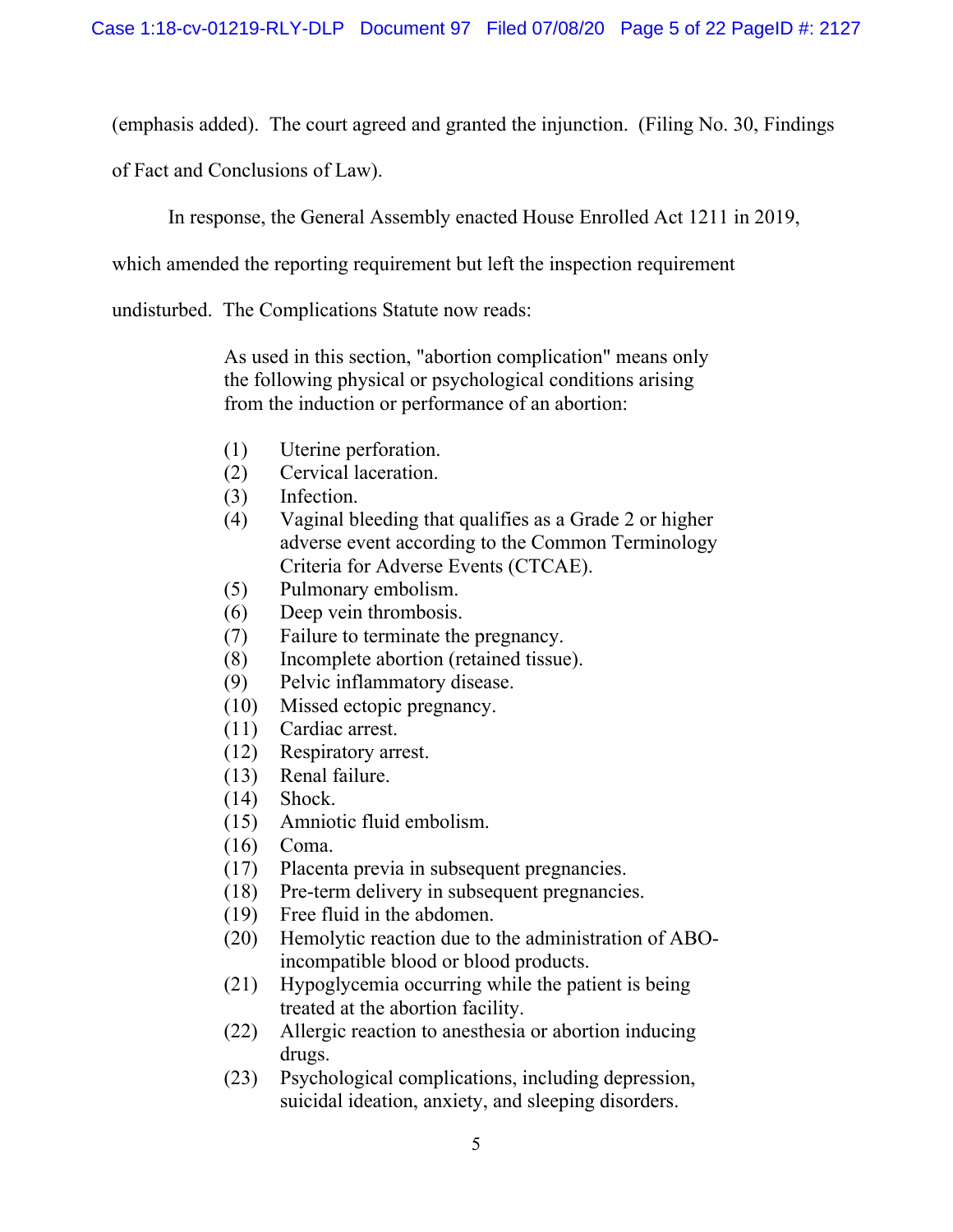- (24) Death.
- (25) Any other adverse event as defined by criteria in the Food and Drug Administration Safety Information and Adverse Event Reporting Program.

Ind. Code.  $\S$  16-34-2-4.7(a). The rest of the statute remained substantively unchanged. The statute requires physicians, hospitals, and abortion clinics to report to the Indiana State Department of Health each case in which the person or entity treated a woman suffering from an abortion complication. *Id.* § 16-34-2-4.7(b). The complications must be submitted every year to the Department on a form developed by the Department. *Id.* § 16-34-2-4.7(c), (d). Not later than June 30 of each year, the Department must summarize the information collected from the previous year and submit the findings to the United States Centers for Disease Control and Prevention for inclusion in its annual Vital Statistics Report. *Id.* § 16-34-2-4.7(g), (h). Each failure to report an abortion complication is a Class B misdemeanor. *Id.* § 16-34-2-4.7(j).

The Inspection Statute directs the Department of Health to inspect abortion clinics on an annual basis. *Id.* § 16-21-2-2.6. The Department may also conduct complaint inspections as needed. *Id.* Prior to the enactment of Senate Enrolled Act 340, Indiana law provided that the Department "*may* inspect an abortion clinic at least one (1) time per calendar year and may conduct a complaint inspection as needed." *Id.* (amended eff. July 1, 2018) (emphasis added). The Inspection Statute's annual inspection requirement only applies to abortion clinics.

#### **III. Legal Standard**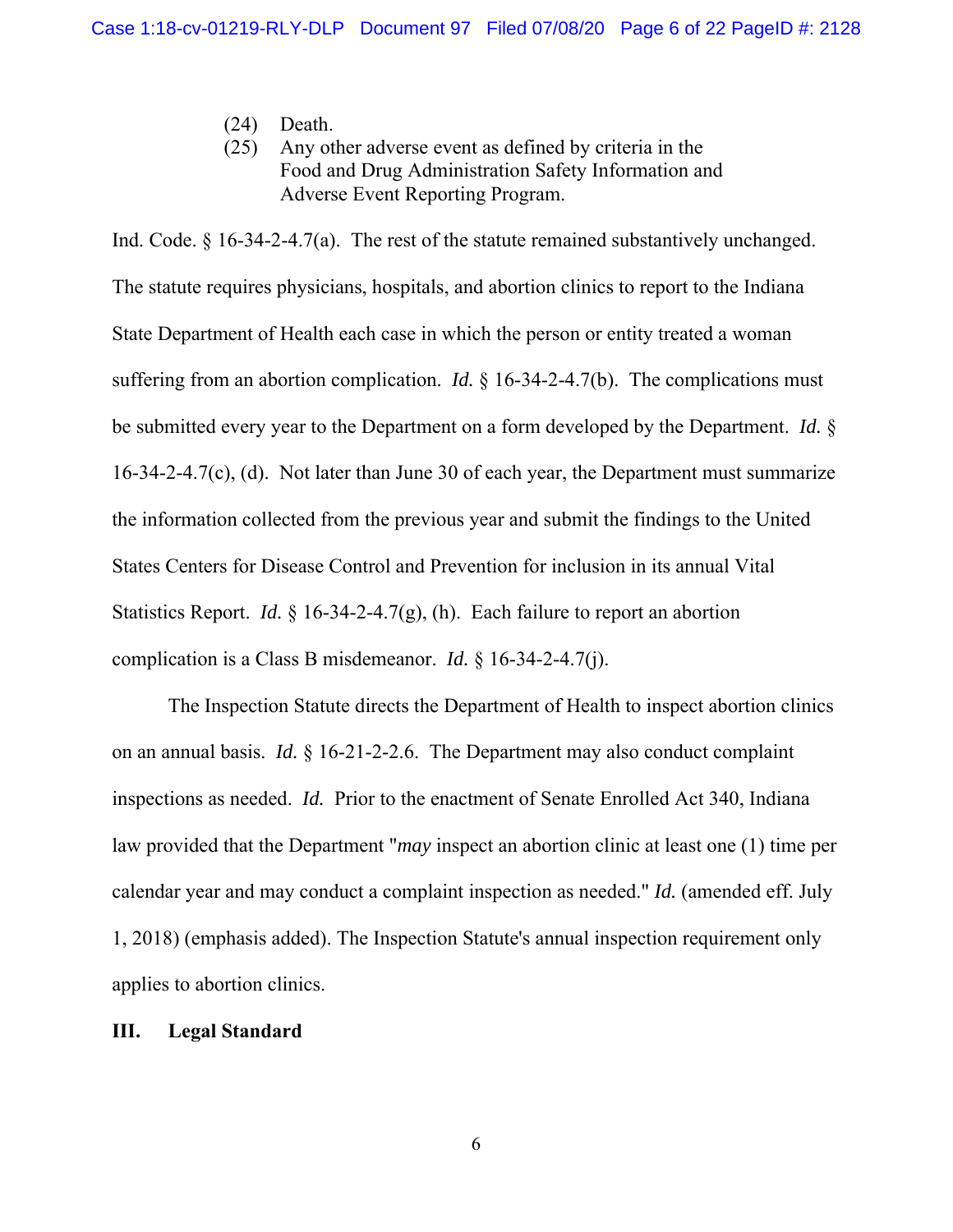Summary judgment is appropriate when there is no genuine issue as to any material fact and the moving party is entitled to judgment as a matter of law. Fed. R. Civ. P. 56(a). The existence of some factual dispute will not defeat an otherwise properly supported motion for summary judgment. *Anderson v. Liberty Lobby, Inc.*, 477 U.S. 242, 248 (1986). "[T]he substantive law will identify which facts are material. Only disputes over facts that might affect the outcome of the suit under the governing law will properly preclude the entry of summary judgment." *Id.*

#### **IV. Planned Parenthood's Vagueness Challenge to the Complications Statute**

Planned Parenthood argues the Complications Statute is unconstitutionally vague in two respects. First, it asserts the phrase "arising from the induction or performance of an abortion" is vague and provides no meaningful guidance on when "complications" must be reported. Second, Planned Parenthood identifies two specific enumerated complications as vague: "psychological complications" and "other adverse events." Planned Parenthood brings a facial vagueness challenge to the Complications Statute. As a threshold matter, the court must consider whether Planned Parenthood is entitled to do so.

#### **A. Facial Challenge to the Complications Statute**

The Seventh Circuit has identified three categories of statutes for purposes of a vagueness challenge: (1) statutes that implicate activities protected by the First Amendment, *United States v. Cook*, 914 F.3d 545, 550 (7th Cir. 2019); (2) statutes that "simply ha[ve] no core and lack[] any ascertainable standard for inclusion and exclusion" (internal quotations omitted), *id.*; and (3) statutes that have a "readily appreciable core of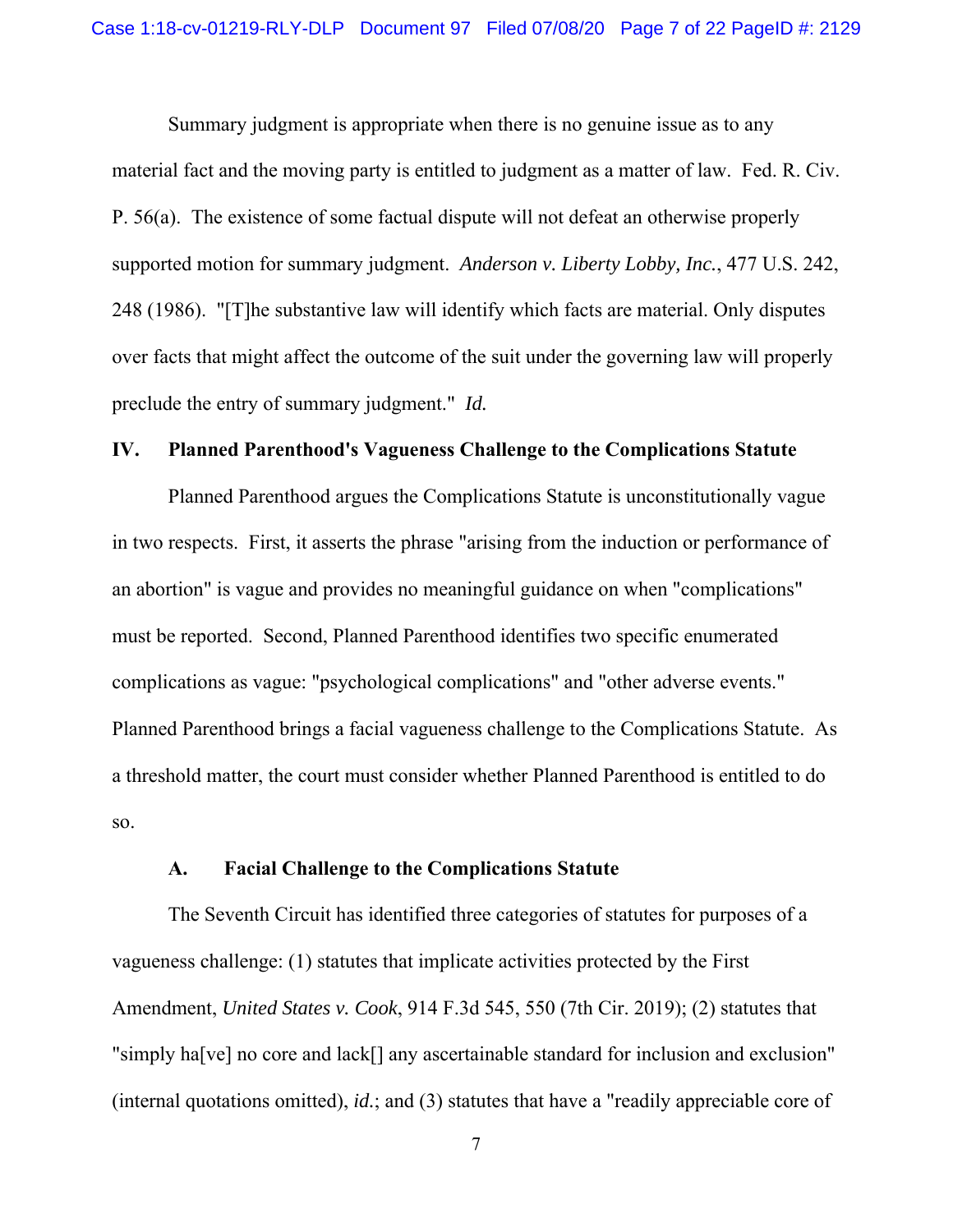conduct that the statute reaches," but that leave "uncertainty as to whether the statute might apply to certain hypothetical facts," *id.* at 553-54.<sup>3</sup> Plaintiffs challenging statutes that fall within the second category may bring a facial challenge, while statutes that fall within the third category are limited to as-applied challenges. *Id.* at 550.

The court finds that the Complications Statute falls within the second category. The conduct intended to be covered by the statute is itself subject to uncertainty. Questions of causation are at the heart of Planned Parenthood's challenge to the statute, and the statute fails to establish clear standards for whether certain conduct falls within its ambit.

The State argues that the analysis in *Cook* should lead the court to a finding that the Complications Statute has a readily appreciable core of conduct, and the only question is how the statute may apply to specific facts. In *Cook*, the Seventh Circuit considered a facial challenge to a federal statute that prohibited an unlawful user of a controlled substance from possessing a firearm. *Id.* at 549. The court held that Cook was not entitled to bring a facial challenge to the statute because there is a "readily appreciable core of conduct prohibited by the statute," *id*. at 551, and his conduct "undoubtedly falls within the obvious core of conduct proscribed by the statute," *id.* at 554-55. But in making this determination, the court found guidance in case law as to what that "core of conduct" included. The court looked to *United States v. Yancey*, 621 F.3d 681 (7th Cir. 2010), for additional "gloss on the statute" to evaluate Cook's

 $3$  The parties agree that Planned Parenthood is not challenging the statute under the First Amendment.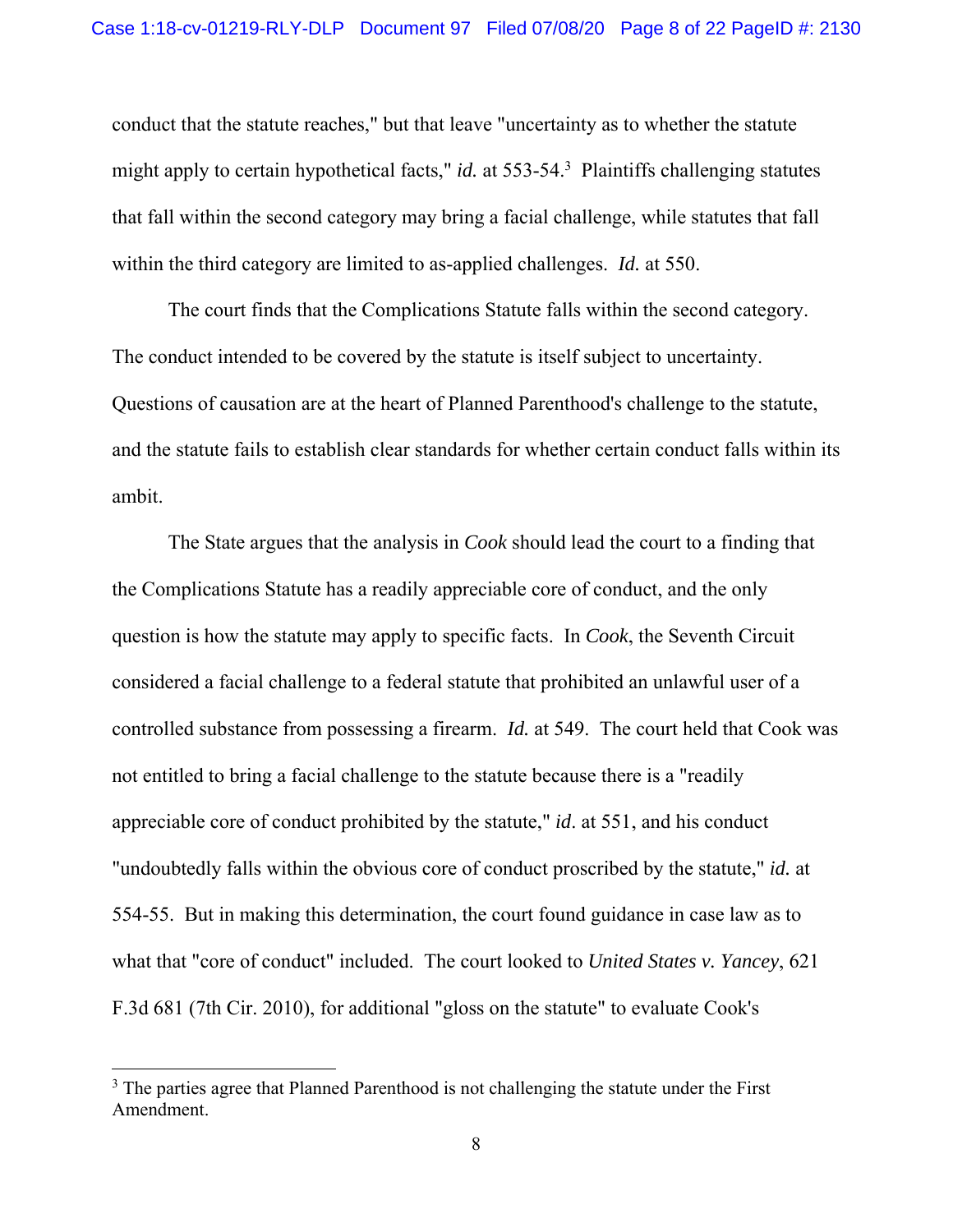vagueness claim. *Cook*, 914 F.3d at 551. *Yancy* construed the term "unlawful user" to mean one who regularly or habitually ingests controlled substances in a manner other than as prescribed by a physician. *Id.* (citing *Yancy*, 621 F.3d at 682). With that definition in mind, the *Cook* court could easily find that "there can be no doubt as to the core of conduct that the statute (as construed by *Yancey*) proscribes: the possession of a firearm by an individual engaged in the regular, non-prescribed use of a controlled substance." 914 F.3d at 551.

But the Complications Statute is not subject to the same construction. Unlike the challenged statute in *Cook*, the language in the Complications Statute has not been previously interpreted to provide greater specificity. The question of causation—whether a complication arose from an abortion—is at the heart of Planned Parenthood's challenge. Any time a patient presents with one or more of the enumerated "complications," a physician or other medical provider must determine, without any statutory standard, whether it arose from the abortion procedure. This is not the narrowly defined core of conduct presented in *Cook*: if someone regularly uses marijuana or another controlled substance other than as directed by a physician, that person may not possess a firearm so long as the use persists. Under the Complications Statute, physicians are left to guess whether the statute reaches their decision to report or not to report. "Such a standardless statute poses a trap for the person acting in good faith, who is given no guidepost by which he can divine what sort of conduct is prohibited." *Cook*, 914 F.3d at 550. Because the statute has no core and lacks any ascertainable standard for inclusion and exclusion, Planned Parenthood may bring a facial challenge to the statute.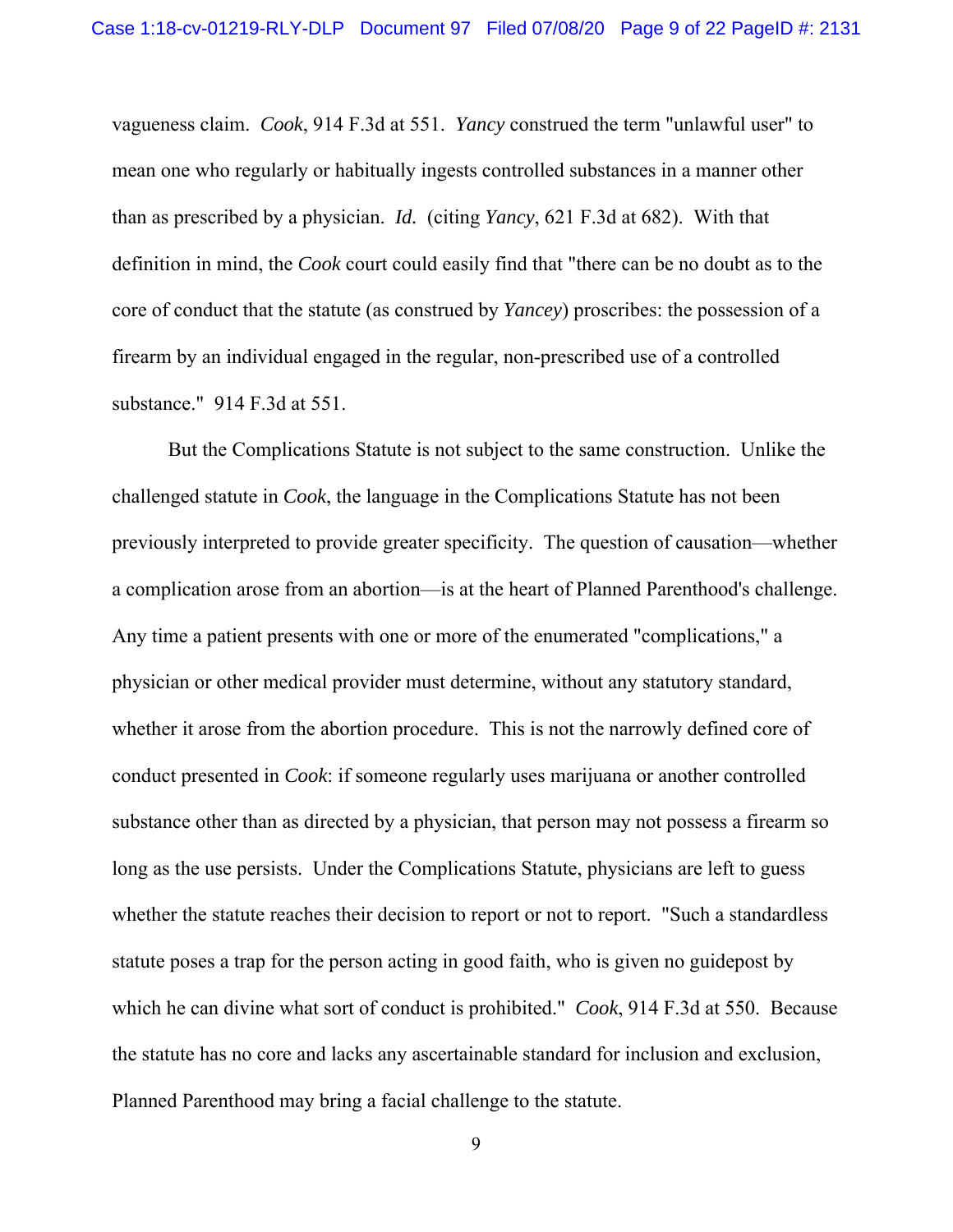### **B. Vagueness Overview**

"In our constitutional order, a vague law is no law at all." *United States v. Davis*,

139 S. Ct. 2319, 2323 (2019). "The void for vagueness doctrine rests on the basic due

process principle that a law is unconstitutional if its prohibitions are not clearly defined."

*Hegwood v. City of Eau Claire*, 676 F.3d 600, 603 (7th Cir. 2012). In *Grayned v. City of* 

*Rockford*, the Supreme Court explained the principles underlying the doctrine:

Vague laws offend several important values. First, because we assume that man is free to steer between lawful and unlawful conduct, we insist that laws give the person of ordinary intelligence a reasonable opportunity to know what is prohibited, so that he may act accordingly. Vague laws may trap the innocent by not providing fair warning. Second, if arbitrary and discriminatory enforcement is to be prevented, laws must provide explicit standards for those who apply them. A vague law impermissibly delegates basic policy matters to policemen, judges, and juries for resolution on an *ad hoc* and subjective basis, with the attendant dangers of arbitrary and discriminatory application.

408 U.S. 104, 108-09 (1972) (footnotes omitted). But courts have cautioned that these

principles should not be mechanically applied, as "the degree of vagueness that the

Constitution tolerates—as well as the relative importance of fair notice and fair

enforcement—depends in part on the nature of the enactment." *Village of Hoffman* 

*Estates v. Flipside, Hoffman Estates, Inc.*, 455 U.S. 489, 498 (1982).

Courts are more tolerant of statutes with civil rather than criminal penalties

because "the consequences of imprecision are qualitatively less severe." *Id.* at 499; *see* 

*also Whatley v. Zatecky*, 833 F.3d 762, 777 (7th Cir. 2016) ("And so statutes involving

business regulations or other civil matters need not be as precise as those which impose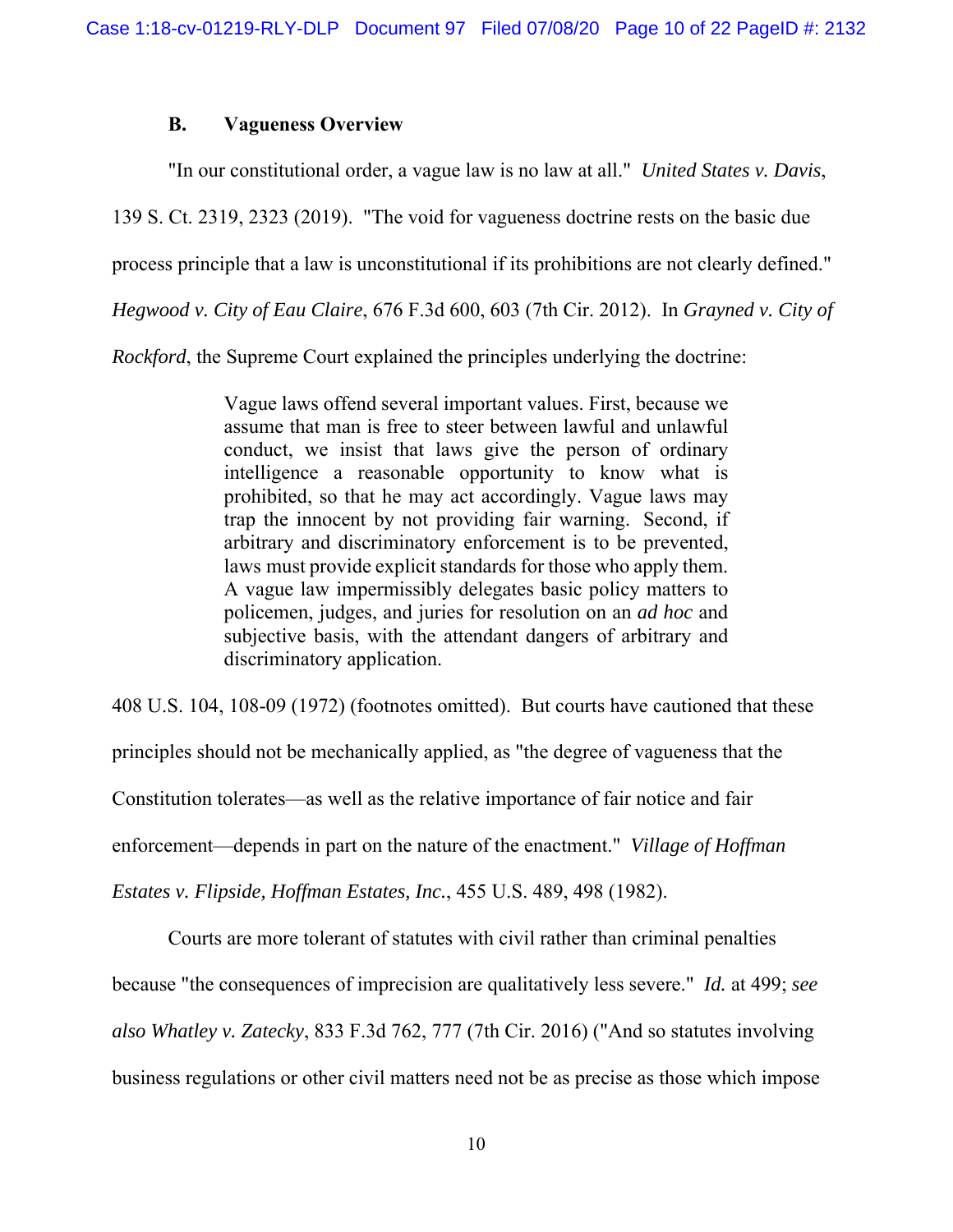criminal penalties or those that may infringe on constitutional rights."). Penal statutes must "define the criminal offense with sufficient definiteness that ordinary people can understand what conduct is prohibited and in a manner that does not encourage arbitrary and discriminatory enforcement." *Kolender v. Lawson*, 461 U.S. 352, 357 (1983). The Seventh Circuit has also recognized that sanctions against an individual's license implicate vagueness concerns.<sup>4</sup> Planned Parenthood of Ind. & Ky., Inc. v. Comm'r, Ind. *State Dep't of Health*, 258 F. Supp. 3d 929, 949 (S.D. Ind. 2017) (citing *United States ex rel. Fitzgerald v. Jordan*, 747 F.2d 1120, 1129-30 (7th Cir. 1984); *Baer v. City of Wauwatosa*, 716 F.2d 1117, 1123-24 (7th Cir. 1983)).

# **C. The Phrase "arising from the induction or performance of an abortion" Is Unconstitutionally Vague**

The Complications Statute defines "abortion complication" as "only the following physical or psychological conditions *arising from* the induction or performance of an abortion." Ind. Code. § 16-34-2-4.7(a) (emphasis added). Planned Parenthood contends that this language is vague for two reasons. First, the language is not clear as to the extent to which a complication must be caused by the abortion itself. Second, the statute requires a degree of certainty as to causation that does not exist.

The court agrees. The statute simply lacks any standard to guide physicians in determining whether a condition qualifies as an abortion complication for purposes of reporting. The indeterminacy of the statute's requirements denies fair notice to

<sup>&</sup>lt;sup>4</sup> The Indiana Medical Licensing Board has the authority to discipline any physician who "knowingly violated any state statute or rule, or federal statute or regulation, regulating the profession in question." Ind. Code. § 25-1-9-4(a)(3).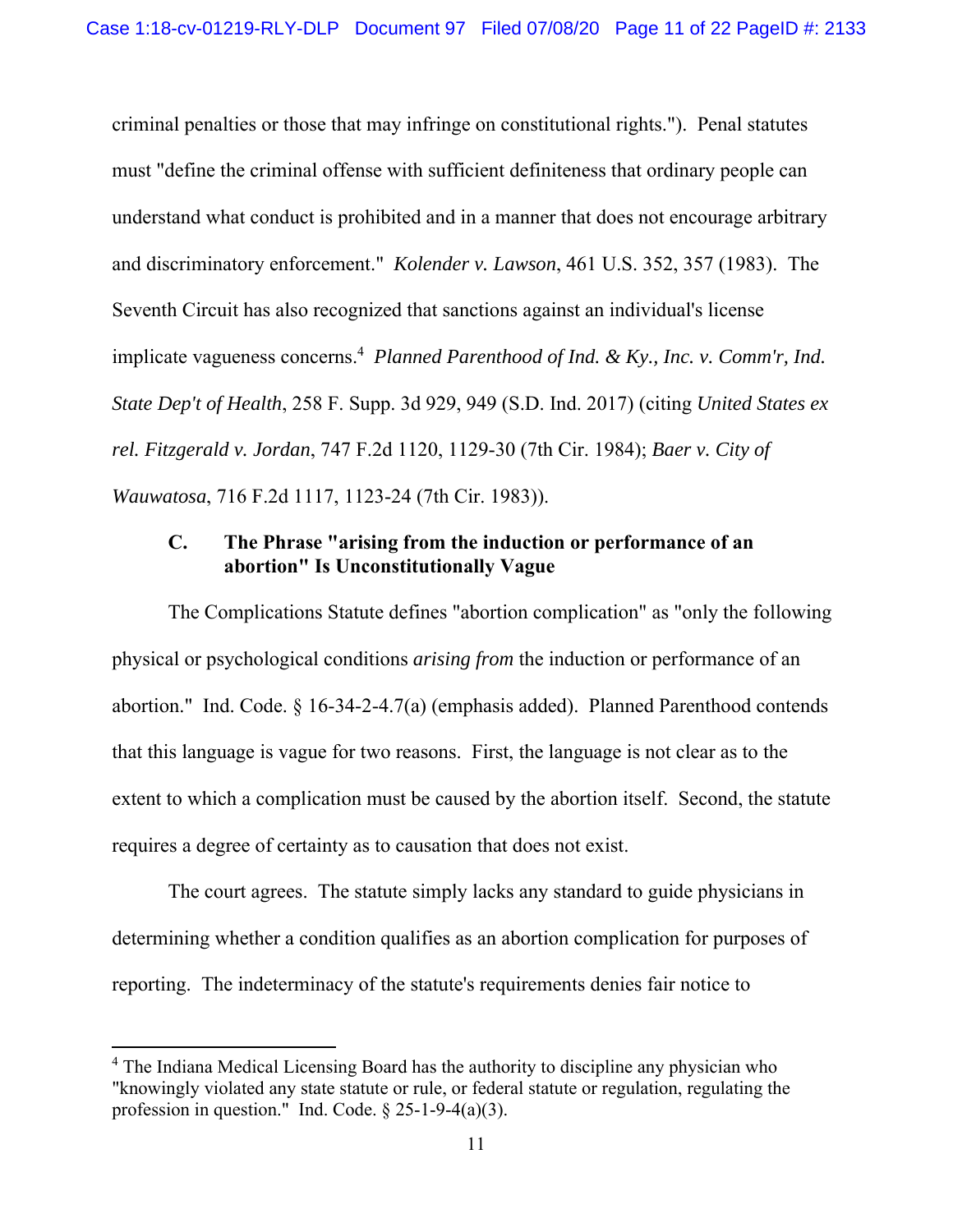physicians and invites arbitrary enforcement by prosecutors. *See Sessions v. Dimaya*, 138 S. Ct. 1204, 1212 (2018) ("The void-for-vagueness doctrine, as we have called it, guarantees that ordinary people have 'fair notice' of the conduct a statute proscribes. And the doctrine guards against arbitrary or discriminatory law enforcement by insisting that a statute provide standards to govern the actions of police officers, prosecutors, juries, and judges.") (citations omitted).

 The language of the statute does not make clear whether the duty to report covers conditions exclusively caused by the abortion procedure, conditions that are only slightly caused or exacerbated by the abortion procedure, or something in between. The language also fails to indicate whether a complication must only be reported if the physician is 100 percent certain it was caused by the abortion, or if the obligation to report includes complications that the physician thinks are more likely than not attributable to the abortion procedure.

 Consider a physician who treats a woman who previously obtained an abortion and is experiencing depression. Under the statute, the physician must decide whether the patient's depression arose from the abortion procedure. But the statute provides no guidance as to how the physician—who is not a licensed psychiatrist or clinical psychologist—must make that determination. It is not clear whether the physician must categorically rule out other possible causes of the depression before reporting, or if it is simply enough to say that the patient's depression could possibly be attributed to the abortion.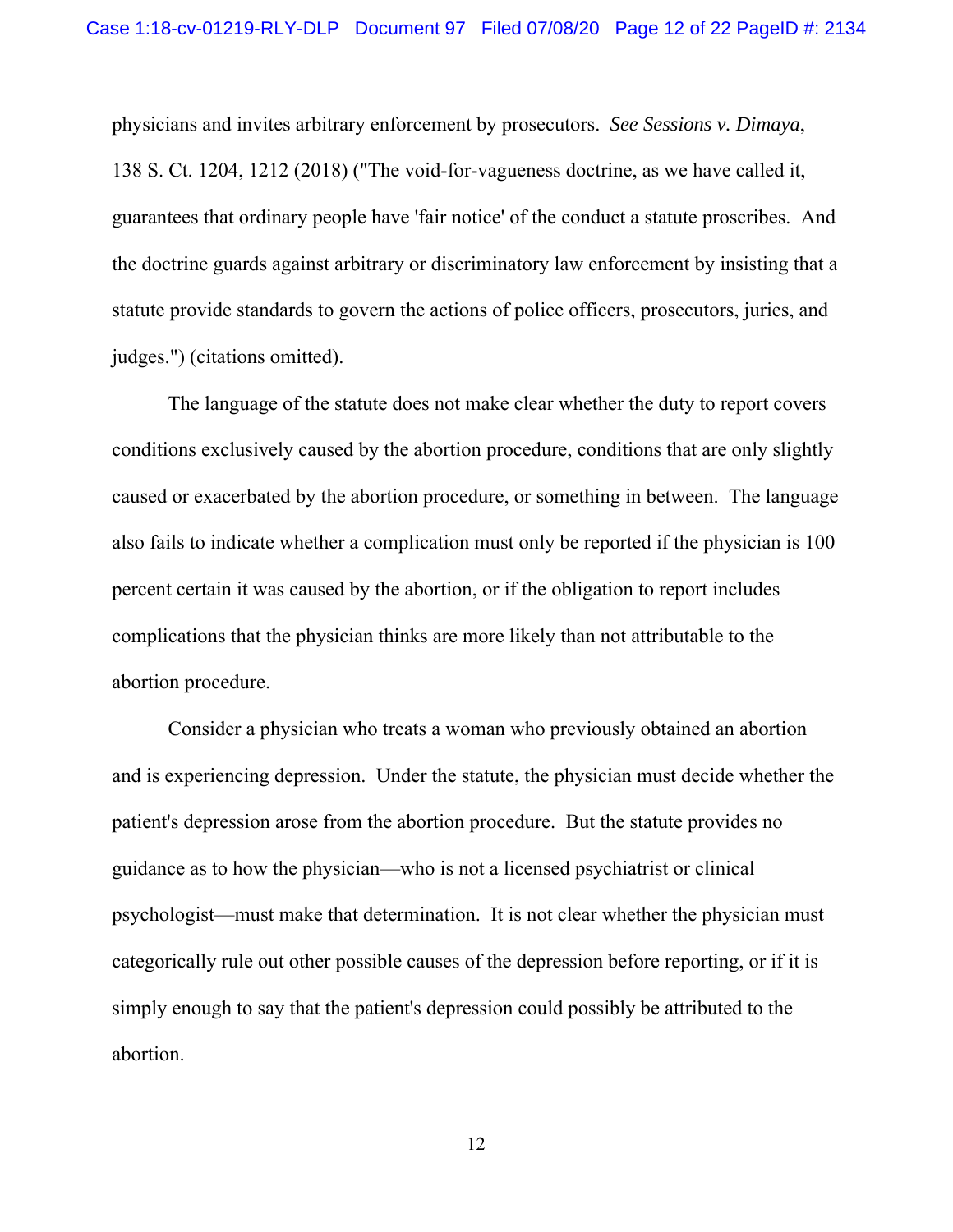Alternatively, take the case of a woman who had an abortion and subsequently experiences a pre-term birth. Under the statute, pre-term delivery in a subsequent pregnancy must be reported if it arose from an abortion procedure. The litigants' experts disagree as to whether there is any causal connection between abortions and pre-term delivery in subsequent pregnancies. (*Compare* Filing No. 16-5, Declaration of Sabrina Holmquist, ¶ 44 (stating studies regarding the effect of an abortion procedure on pre-term delivery in subsequent pregnancies are inconsistent; while some studies have found an association between second trimester abortion and subsequent pre-term delivery, causation has never been shown. This association has not been shown for first trimester or medication abortion.), *with* Filing No. 24-1, Declaration of Christina Francis, ¶ 20 (stating a review of the literature shows that abortion often leads to complications with subsequent pregnancies, mainly pre-term delivery.)). The State, through its experts, has made its position known. But the statute fails to give the treating physician any guidance in determining when a pre-term delivery must be reported as an abortion complication. As a result, physicians may feel obligated to report *any* pre-term delivery if the woman previously had an abortion, despite the dispute over whether there is any causal relationship at all. These scenarios are particularly troubling given the potential criminal and professional implications of not reporting. The result, of course, is that physicians and other providers may overreport the enumerated complications, making abortion appear less safe than it really is.

 Not to worry, the State says: we can avoid these concerns by simply reading a *mens rea* requirement into the statute. *See State v. Keihn*, 542 N.E.2d 963, 967 (Ind.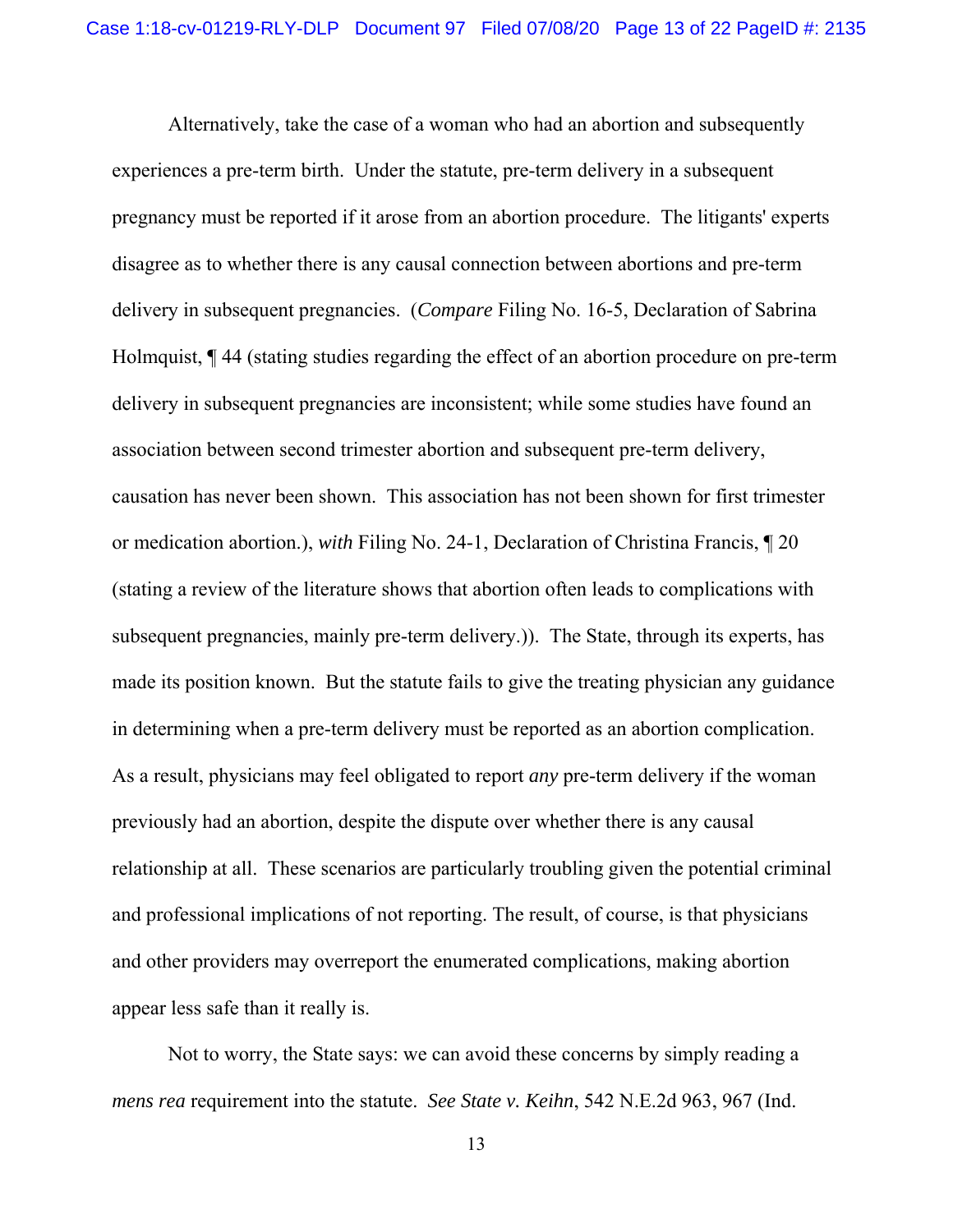1989) (finding a presumption in Indiana law that criminal statutes require proof of *mens rea*.)*.* According to the State, a condition must be reported as an abortion complication if, in the physician's reasonable medical judgment, it arose from the abortion procedure. For support, the State directs the court to the Seventh Circuit's decision in *Karlin v. Foust*, 188 F.3d 446 (7th Cir. 1999). In *Karlin*, the Seventh Circuit rejected a vagueness challenge to a Wisconsin law requiring physicians to exercise "reasonable medical judgment" to determine whether a medical emergency existed before performing an abortion. *Id.* at 468.<sup>5</sup> The court concluded that an objective standard in this context is not per se unconstitutionally vague; the "reasonable medical judgment" standard provides physicians fair warning as to what conduct is expected of them to avoid liability; and that the standard could adequately guide those responsible for enforcing the statute. *Id*.

The difficulty with the State's argument is that what the State asks the court to read into the statute is not a *mens rea* requirement, but rather a standard to govern the determination of whether a condition qualifies as an abortion complication.<sup>6</sup> That is something else entirely. Reasonable medical judgment is not a *mens rea* because its

<sup>&</sup>lt;sup>5</sup> The statute defined a "medical emergency" as: "[A] condition, in a physician's reasonable medical judgment, that so complicates the medical condition of a pregnant woman as to necessitate the immediate abortion of her pregnancy to avert her death or for which a 24-hour delay in performance or inducement of an abortion will create serious risk of substantial and irreversible impairment of one or more of the woman's major bodily functions." Wis. Stat. §  $253.10(2)(d)$ .

 $6$  The court notes that the statute in fact lacks both a standard to guide the determination of what qualifies as an abortion complication under subsection (a) and a *mens rea* requirement to define the mental state required to commit the criminal act under subsection (j). Subsection (j) reads: "each failure to report an abortion complication as required under this section is a class B misdemeanor." Ind. Code § 16-34-2-4.7(j). It does not provide that the failure must have been done "knowingly" or "recklessly," for example.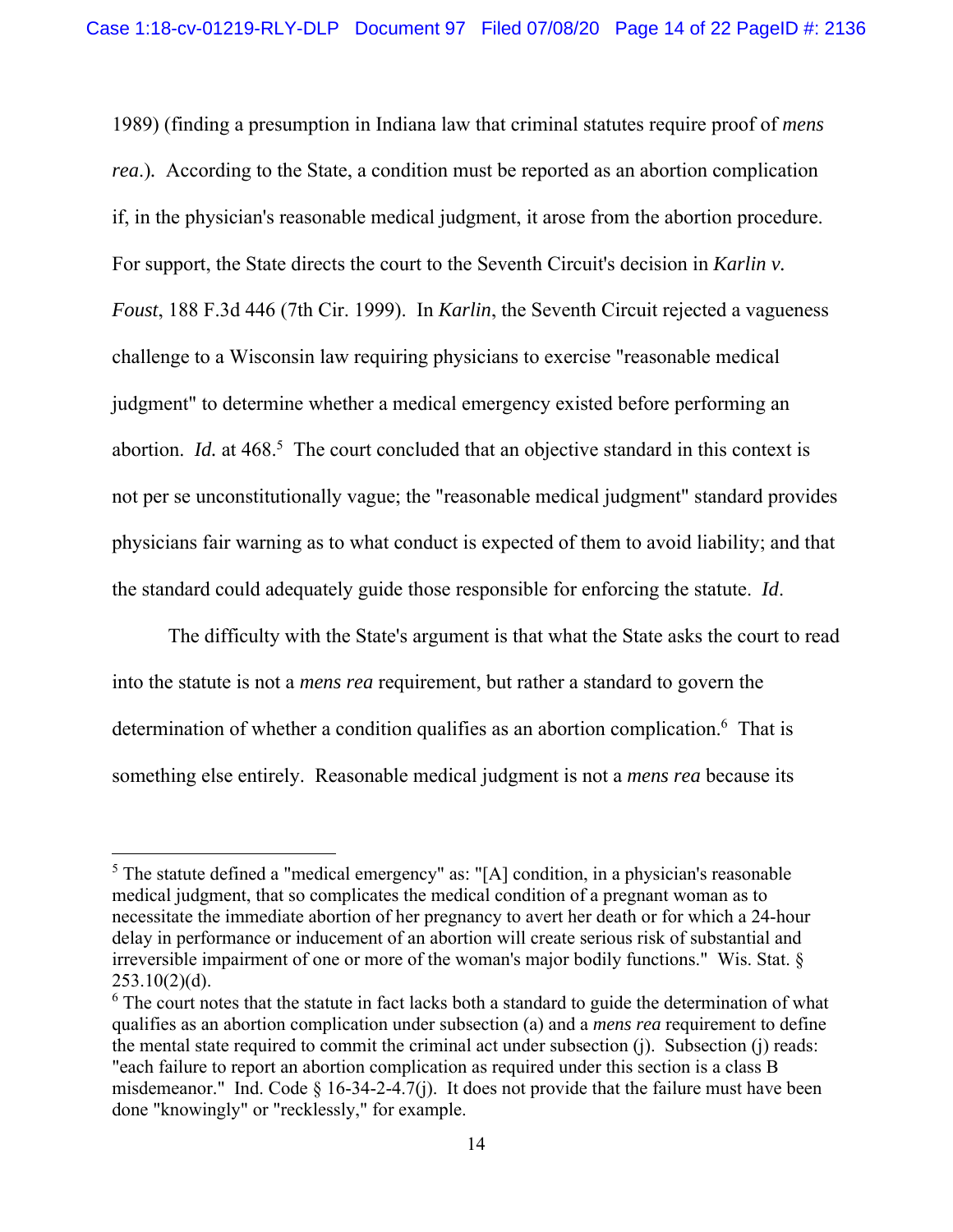inclusion in the statute would not demonstrate that an individual had the required mental state at the time of committing the statute's *actus reus*: failing to report an abortion complication. If a true *mens rea* were read into the statute—such as "knowingly" or "recklessly"—it would not save the statute because it could not be read into subsection (a), which contains the challenged language. Rather, it would be read into subsection (j), which contains the criminal act: failure to report an abortion complication. But the statute is not unconstitutionally vague because subsection (j) lacks a *mens rea* requirement. It is unconstitutionally vague because the statute fails to provide any standard to precisely define the contours of the underlying act—determining whether a complication arises from an abortion procedure—that ultimately leads to the prohibited activity: failing to report an abortion complication.

The court declines the State's invitation to read into the statute a standard that the General Assembly left out. The presumption that criminal statutes require proof of *mens rea* does not mean the court can import a *standard* into the statute. The State has not cited to a case where a court has read a reasonable medical judgment standard into a statute, and the court is unaware of such a case. Instead, the State cites to a case where a statute included the reasonable medical judgment standard in the text and imposed only civil penalties for any violation. But that is not this case, and the State's reliance on *Karlin* is inapposite.

First, the statute in *Karlin* contained an *explicit* standard; the Complications Statute contains *no* standard. As the court in *Karlin* noted, "to avoid a finding of vagueness in the abortion context, a statute that imposes liability for violations of its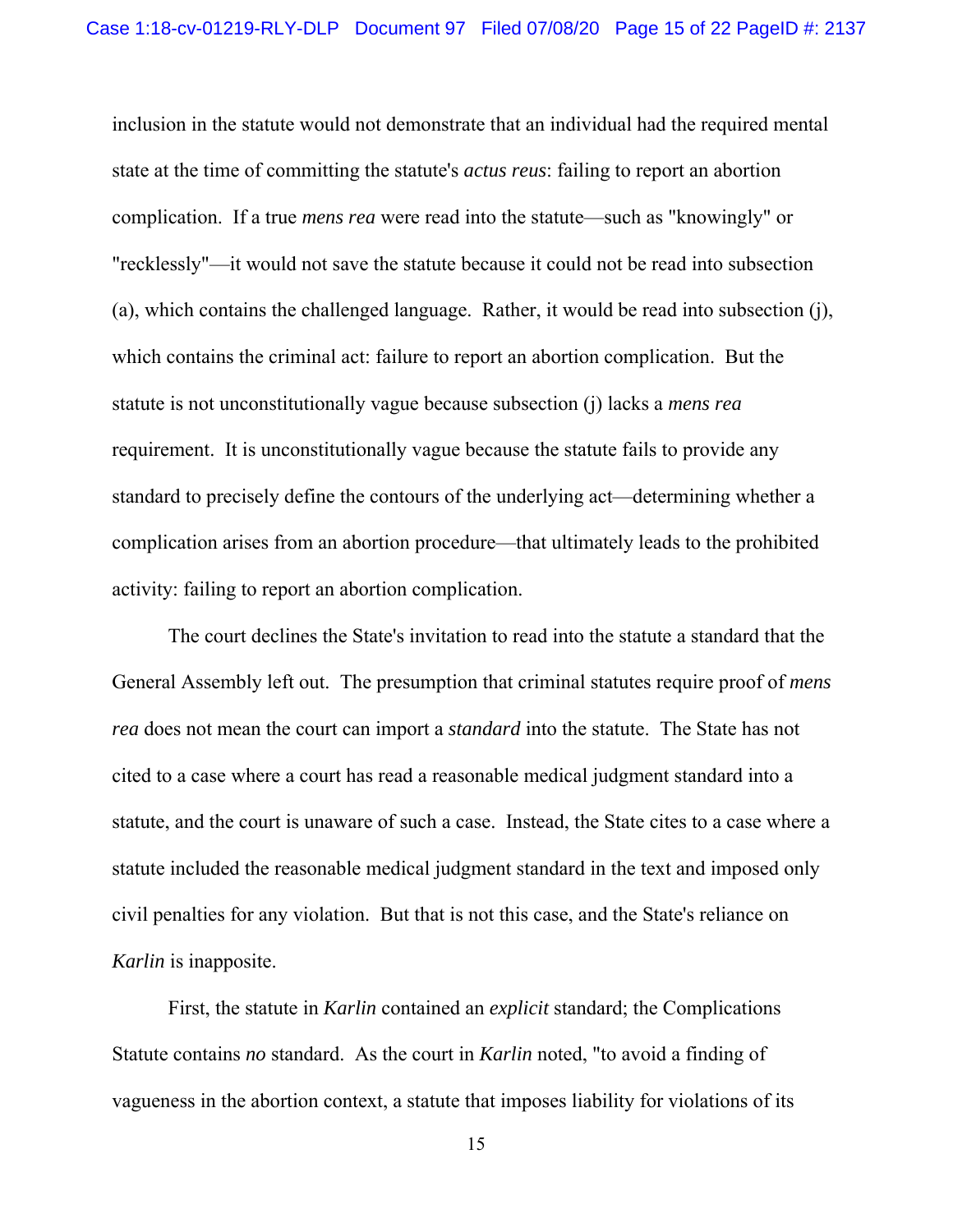provisions must provide an explicit standard for those who enforce or apply the statutes provisions so as to prevent them from engaging in arbitrary and discriminatory enforcement." 188 F.3d at 465. Planned Parenthood does not argue that a reasonable medical judgment standard—if included in the language of the statute—is itself unconstitutional. Rather, the core of Planned Parenthood's argument is that the General Assembly failed to provide *any* standard in the statute.

*Karlin* is not on point for a second reason. The statute at issue in that case involved civil penalties; it did not impose criminal liability. Violations under that statute resulted in civil liability, a penalty constituting monetary forfeiture, and professional discipline. *Id.* at 466*.* Under the Complications Statute, each failure to report an abortion complication is a Class B misdemeanor. While the Seventh Circuit in *Karlin* could find the Wisconsin statute sufficiently precise to survive a vagueness challenge, that statute included an explicit standard and imposed only civil penalties. The Complications Statute lacks both features.

"Perhaps the most basic of due process's customary protections is the demand of fair notice." *Dimaya*, 138 S. Ct. at 1225 (Gorsuch, J., concurring). By suggesting the court read in a standard that appears nowhere in the statute, the State asks the court to disregard due process's requirement that criminal laws give ordinary people fair notice of the proscribed conduct. *See Johnson v. United States*, 135 S. Ct. 2551, 2556 (2015); *Kolender*, 461 U.S. at 357-58. When a physician looks at the text of the statute, how is she to know that a court has read in a requirement that she must use her reasonable medical judgment in determining whether a condition arises from an abortion? She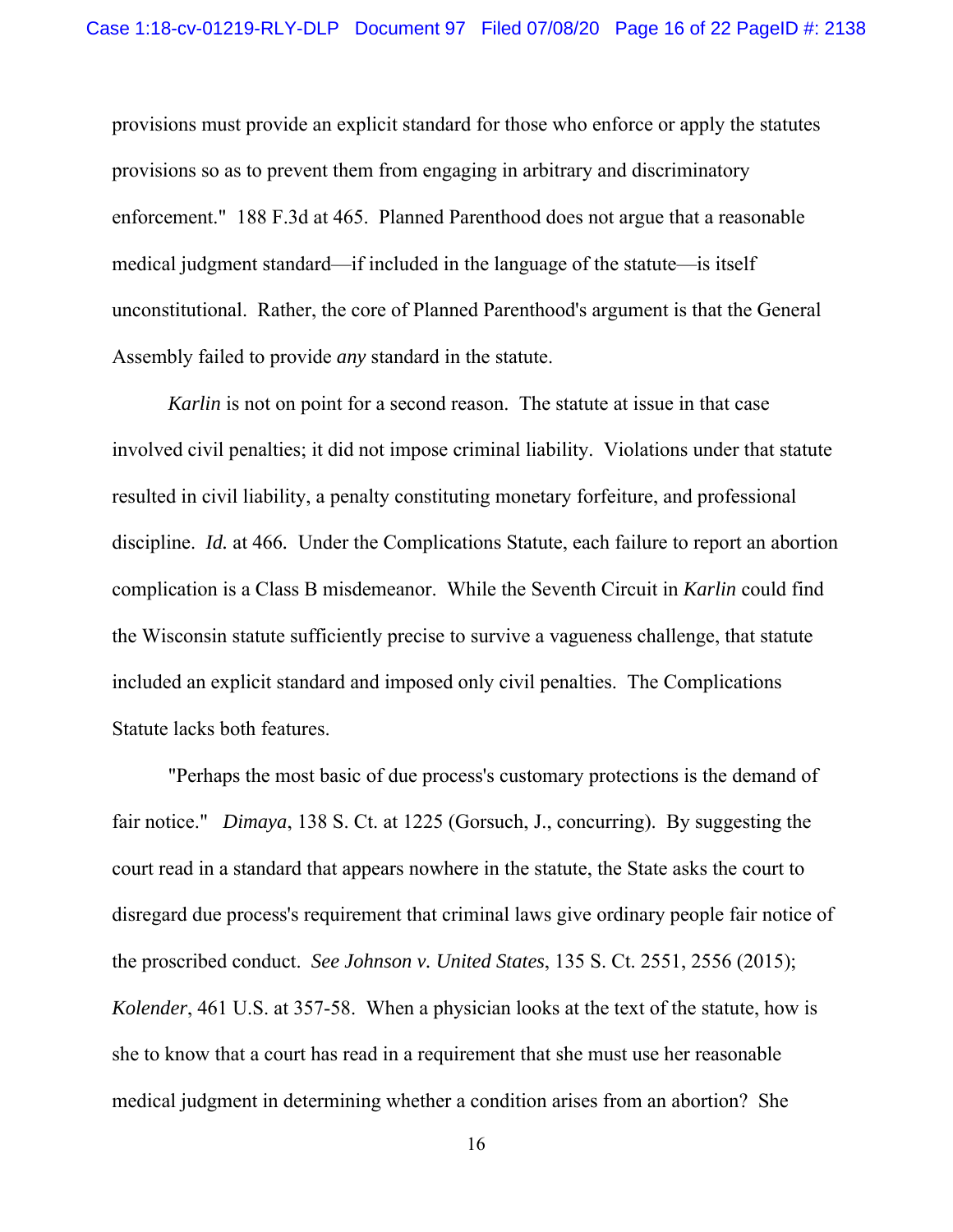might guess that that is the applicable standard. But guesswork in the face of criminal liability is surely not permitted by due process, and the court will not place physicians and other practitioners in that position.

When the legislature passes a vague law, courts are not to step in and fashion a new, clearer law. *United States v. Davis*, 139 S. Ct. 2319, 2323 (2019). Instead, the court must "treat the law as a nullity and invite the [the legislature] to try again." *Id.* The phrase "arising from the induction or performance of an abortion" does not provide ordinary people with fair notice of what the law demands of them. The statute provides no standard by which practitioners must guide their decision making, and it provides no standard to limit arbitrary prosecution. Therefore, the court concludes that the phrase "arising from the induction or performance of an abortion" is unconstitutionally vague. Because that phrase controls the statute, the court does not reach Planned Parenthood's second vagueness challenge to specific enumerated complications.

#### **V. Planned Parenthood's Equal Protection Challenge to the Inspection Statute**

 The court now turns to Planned Parenthood's challenge to the constitutionality of the Inspection Statute on equal protection grounds.

 "The Equal Protection Clause of the Fourteenth Amendment commands that no state shall 'deny to any person within its jurisdiction the equal protection of the laws,' which essentially is a direction that all persons similarly situated should be treated alike." *Vision Church v. Vill. of Long Grove*, 468 F.3d 975, 1000 (7th Cir. 2006) (citations omitted). The Supreme Court "has long held that 'a classification neither involving fundamental rights nor proceeding along suspect lines . . . cannot run afoul of the Equal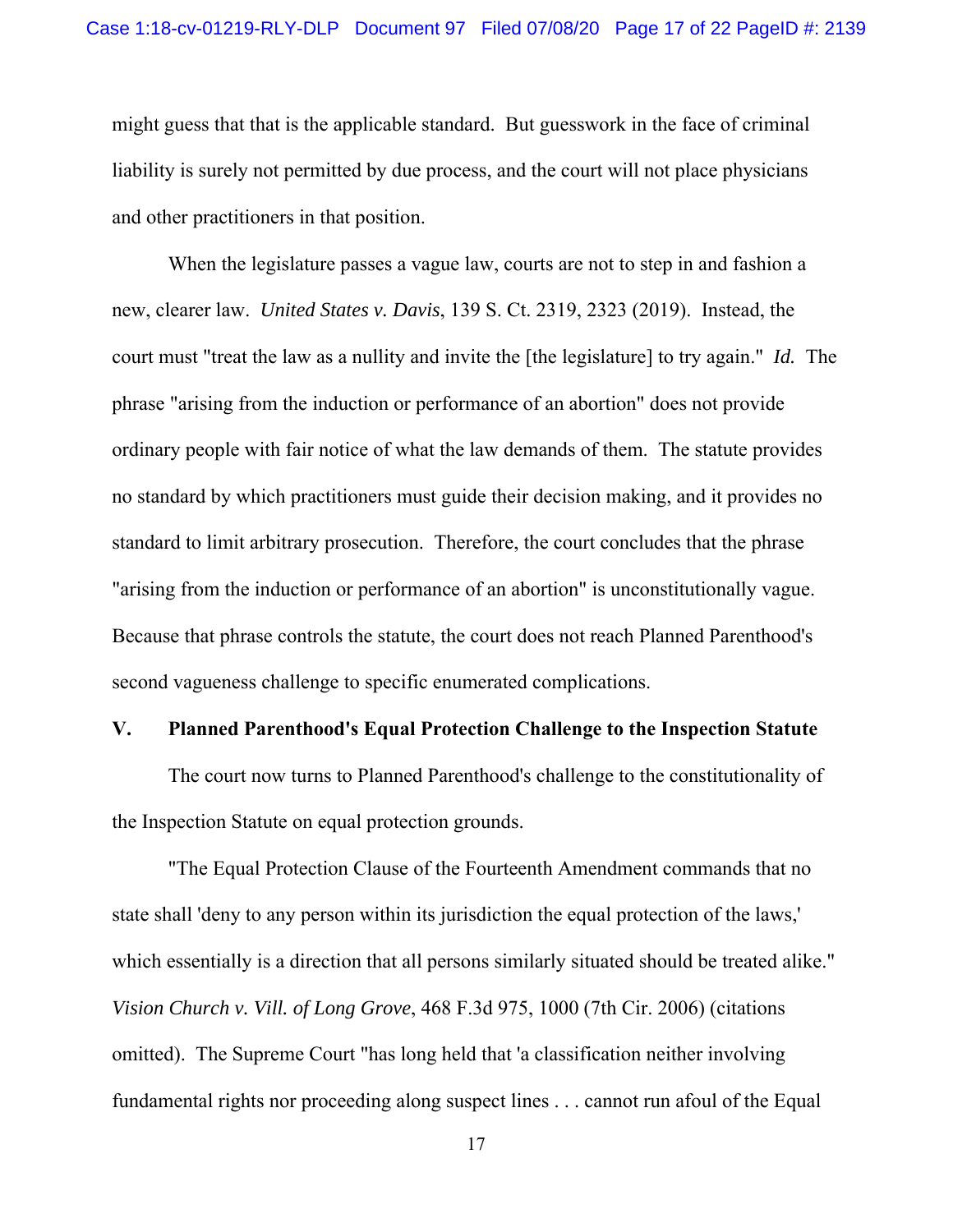Protection Clause if there is a rational relationship between the disparity of treatment and some legitimate governmental purpose.'" *Armour v. City of Indianapolis, Ind.*, 566 U.S. 673, 680 (2012) (quoting *Heller v. Doe*, 509 U.S. 302, 319-20 (1993). While "equal protection is not a license for courts to judge the wisdom, fairness, or logic of legislative choices," *F.C.C. v. Beach Commc'ns, Inc.*, 508 U.S. 307, 313 (1993), statutory classifications, even those subject to rational basis review, are not wholly outside judicial oversight. *Baskin v. Bogan*, 766 F.3d 648, 654 (7th Cir. 2014). Under rational basis review, "courts examine, and sometimes reject, the rationale offered by government for the challenged discrimination." *Id.*

 In this case, the Inspection Statute passes constitutional muster so long as the State can demonstrate a "rational relationship between the disparity of treatment and some legitimate governmental purpose." *Heller*, 509 U.S. at 320. The state legislature "may take one step at a time, addressing itself to the phase of the problem which seems most acute to the legislative mind." *Williamson v. Lee Optical of Okla. Inc.*, 348 U.S 483, 489 (1955). Indeed, "the Equal Protection Clause does not require that a State must choose between attacking every aspect of a problem or not attacking the problem at all." *Dandridge v. Williams*, 397 U.S. 471, 486-87 (1970). Because the State has offered at least a plausible explanation for the decision to subject abortion clinics to stricter inspection requirements, the court concludes the Inspection Statute does not violate equal protection.

According to the State, the annual inspection requirement furthers the State's compelling interest in protecting women's health and fetal life by ensuring abortion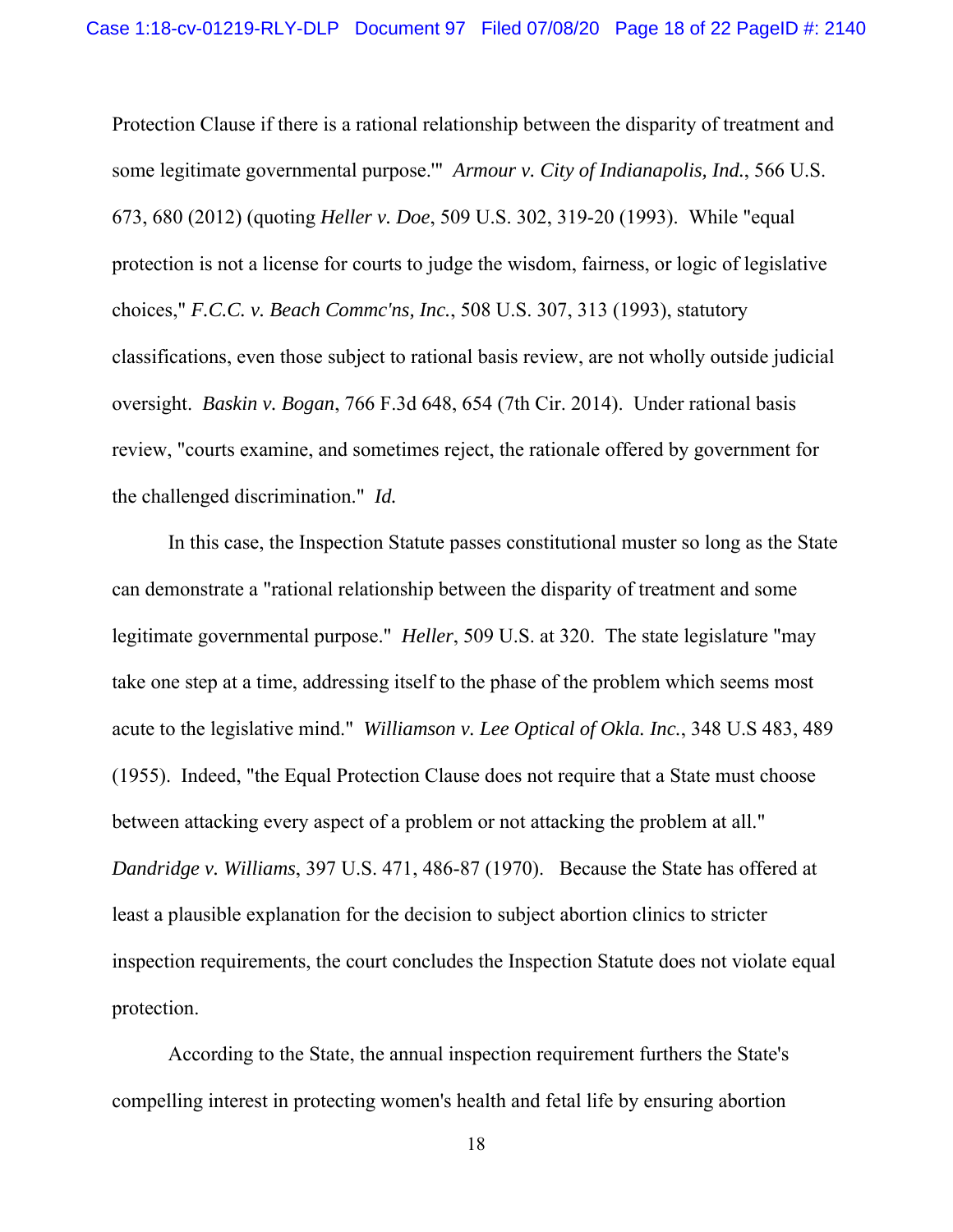clinics follow applicable health and safety regulations and informed consent requirements Moreover, the State points to the experience with Dr. Ulrich Klopfer, a former Indiana abortion provider who lost his abortion clinic and medical license for numerous violations, as a specific reason for the General Assembly's decision to impose additional inspection requirements.<sup>7</sup> While the State acknowledges that Klopfer's violations were discovered after a complaint was filed against him, the State argues that the violations might have been discovered earlier if the clinic had been subject to annual inspections. Matt Foster, the assistant commissioner for the Consumer Services and Health Care Regulation Commission at the Department of Health, cited the experience with Dr. Klopfer as motivation for the decision to increase the frequency of inspections: "we need to get into these places more frequently, because we don't want, ever, to have another Women's Pavilion on our hands." (Foster Dep. at 66-67).<sup>8</sup>

<sup>&</sup>lt;sup>7</sup> Dr. Klopfer's facility, Women's Pavilion of South Bend, was not a Planned Parenthoodaffiliated facility. The clinic surrendered its license after the Department of Health conducted an inspection following a complaint. (Foster Dep. at 44). After an inspection of the facility in October 2014 yielded a "50- or 60-page report" outlining various violations, Dr. Klopfer failed to submit an acceptable plan of correction. (*Id.* at 65). The State denied his application for renewal of a license in June 2015. (*Id.* at 66). The hearing on the denial was scheduled for November 2015, but Dr. Klopfer opted to voluntarily surrender his license. (*Id.*).

<sup>&</sup>lt;sup>8</sup> The court notes the instances cited by Planned Parenthood of other licensed facilities facing similar licensing actions. At least one ambulatory surgical center surrendered its license after an action to revoke its action was started. (Foster Dep. at 54). One or two revocation actions were also initiated against hospitals or surgical centers, though none resulted in the loss of a license. (Stipulation ¶ 1). The actions were resolved through agreed orders which set out what the facilities must do to remedy the violations, and the Department of Health monitored the efforts of each facility and confirmed that the violations were resolved. (*Id.*). But, as noted *supra*, the legislature is not required to choose between addressing every aspect of a problem or not addressing the problem at all. *Dandridge*, 397 U.S. at 486-87. Unlike the situation with Dr. Klopfer, these facilities resolved their license disputes by complying with plans to address the violations. The legislature here has offered a rational reason for addressing abortion clinics first.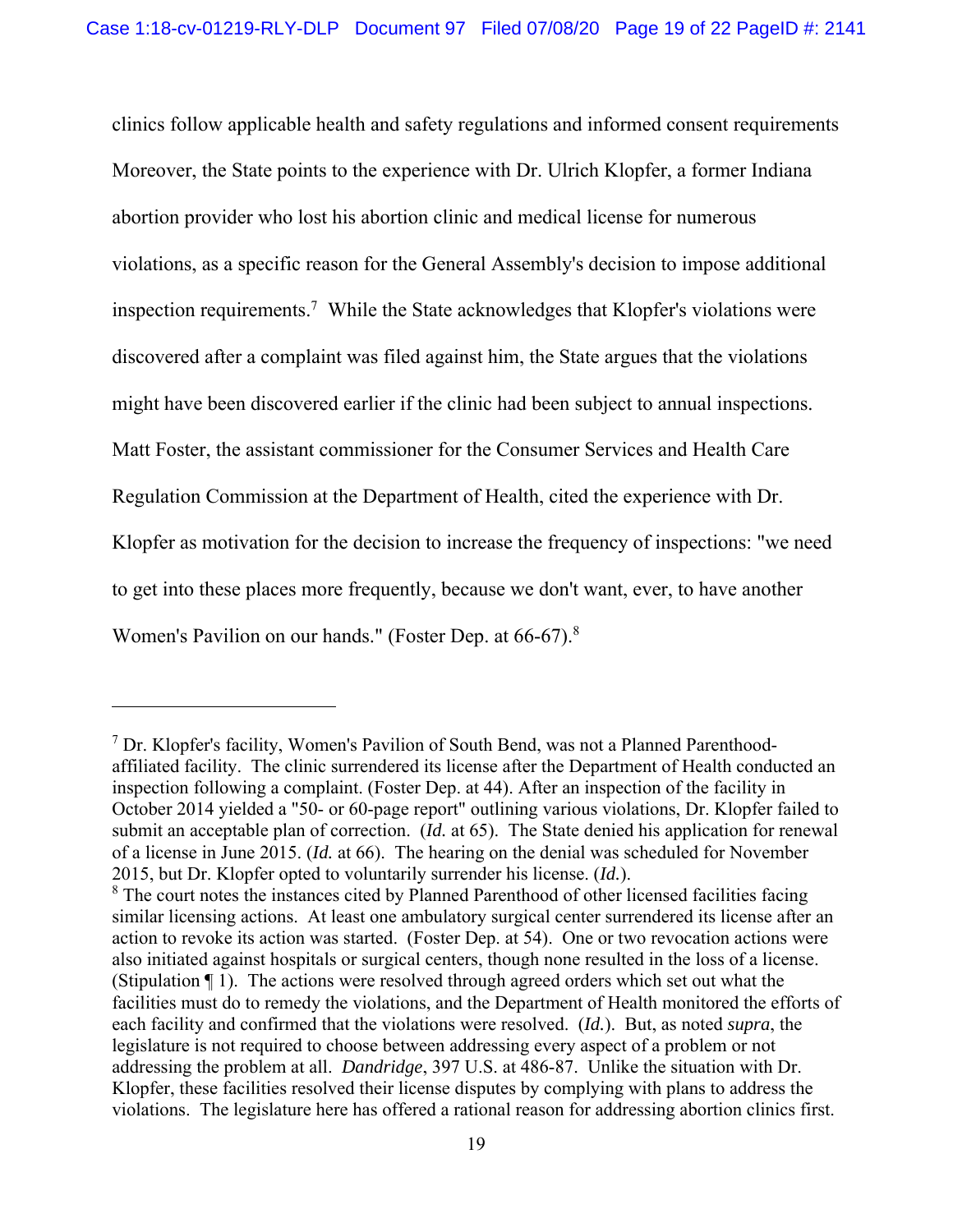Planned Parenthood resists this conclusion on the grounds that it is fundamentally irrational to subject abortion clinics to more stringent inspection requirements than other facilities that perform abortions, such as hospitals and ambulatory surgical centers. If the State were really interested in protecting women's health and fetal life, then it is irrational to not hold all facilities that perform abortion to the same standard. Planned Parenthood cites *Planned Parenthood of Ind. & Ky., Inc. v. Comm'r, Ind. State Dep't of Health*, 64 F. Supp. 3d 1235 (S.D. Ind. 2014) ("*PPINK I*"*)* to support its claim that subjecting abortion clinics to more stringent inspection requirements than other health facilities violates equal protection. In that case, the court invalidated on equal protection grounds a statute prohibiting waiver of physical plant requirements for abortion clinics, but not for hospitals and ambulatory surgical centers. The court held that "the State has presented no rational basis for this unequal treatment" because hospitals and ambulatory surgical centers also performed abortions. *Id.* at 1259-60. The court reasoned that because the generally applicable waiver rule already prohibited granting a waiver that would adversely affect the health and safety of patients, the abortion clinic waiver provision could not be justified on health grounds. *Id.* at 1259. The court also rejected the State's argument that the legislature may require abortion clinics to be minimally prepared to treat abortion complications surgically because the waiver provision did not apply to all medical facilities that performed abortions. *Id.* Hospitals and ambulatory surgical centers were free to obtain a waiver, even though they also performed abortions. *Id.* at 1259-60.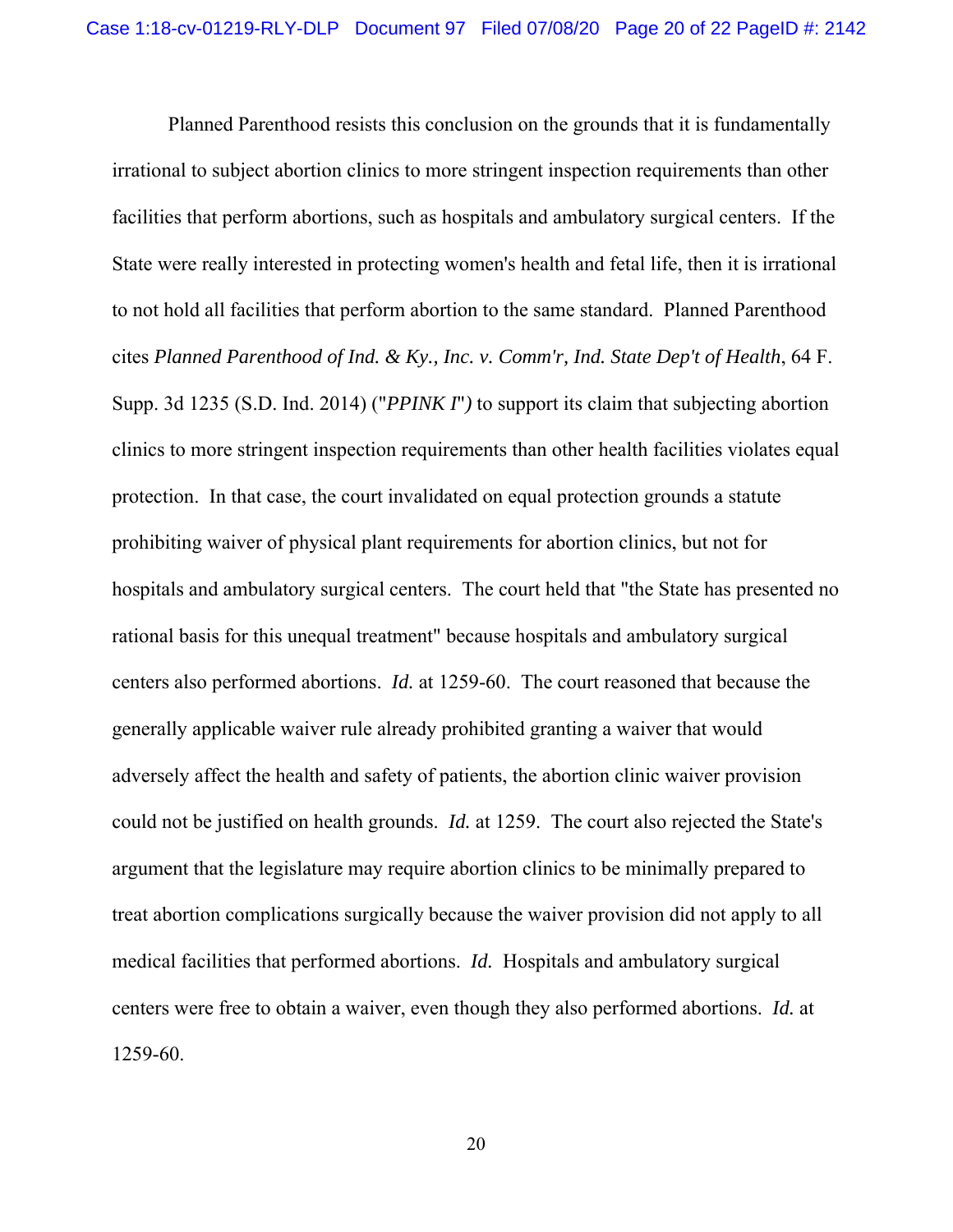This case presents a different set of facts than those at issue in *PPINK I*. Abortion clinics, hospitals, and ambulatory surgical centers were not differently situated for purposes of the State's proffered rationales in *PPINK I*—the woman's health and safety and minimum surgical capability requirements. Here, by contrast, the State has pointed to a critical difference between abortion clinics and hospitals and ambulatory surgical centers, and it is that difference on which the State justifies its differing treatment. Hospitals and ambulatory surgical centers may join an accrediting agency which will complete the federally required inspections. Under state law, the State must issue a license to any of these member entities that pass the inspection, even though these facilities may perform abortions. Ind. Code  $\S$  16-21-2-13(b)(2). There is no similar arrangement for abortion clinics. If abortion clinics are to be inspected—and they must be—that responsibility falls to the State. Because the State has offered a rational reason for the decision to subject abortion clinics to stricter inspection requirements, the court concludes the Inspection Statute does not violate equal protection.

#### **VI. Conclusion**

 For the reasons set forth herein, the court **GRANTS in part** and **DENIES in part** Planned Parenthood's Motion for Summary Judgment (Filing No. 73). The court grants its motion on its claim that Indiana Code § 16-34-2-4.7 is unconstitutionally vague. The court **DENIES** Planned Parenthood's request for summary judgment on its claim that Indiana Code § 16-21-2-2.6 violates equal protection. The court **GRANTS in part** and **DENIES in part** the State's Motion for Summary Judgment (Filing No. 77). The court **GRANTS** the State's motion on its claim that Indiana Code § 16-21-2-2.6 does not